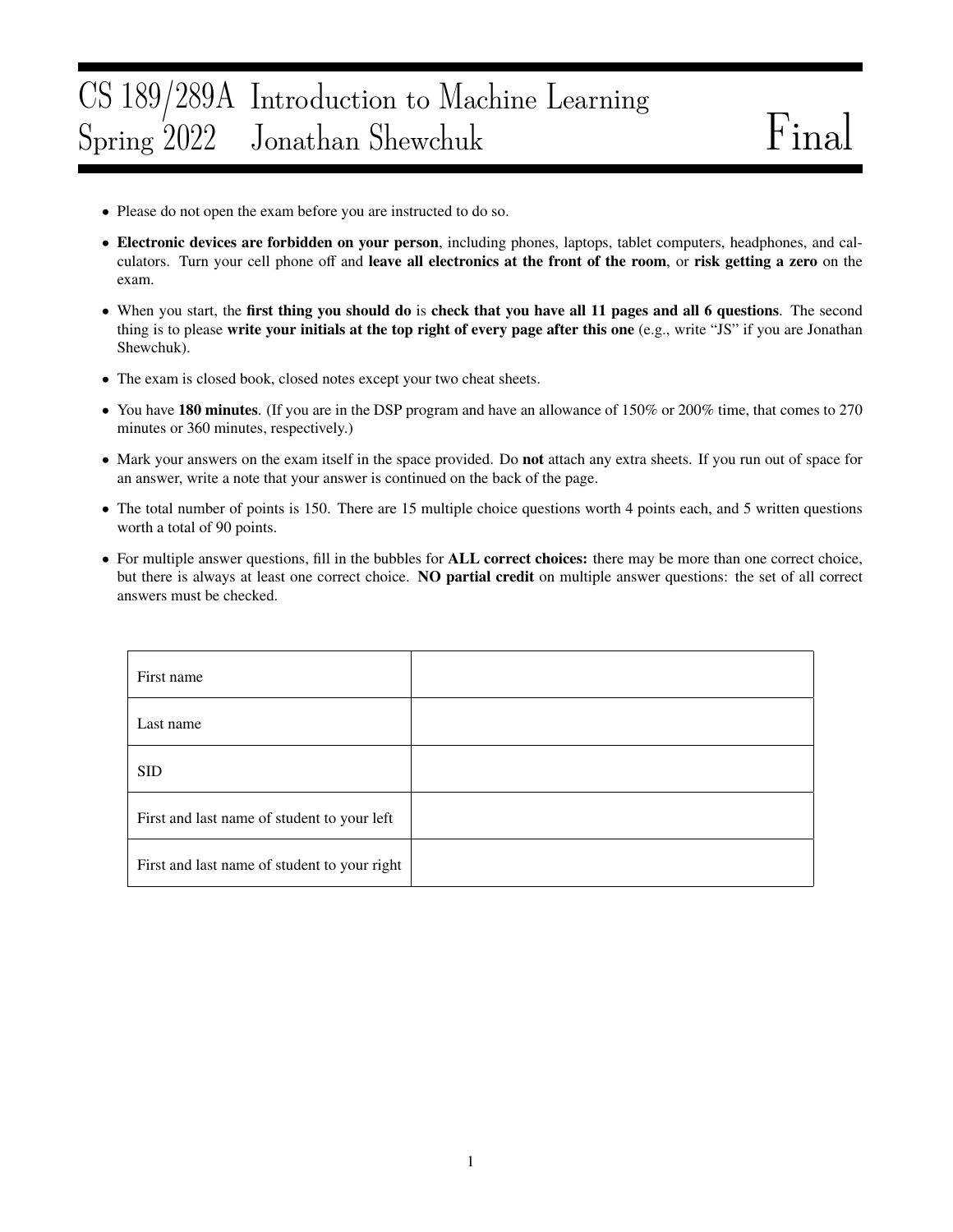# Q1. [60 pts] Multiple Answer

Fill in the bubbles for **ALL correct choices**: there may be more than one correct choice, but there is always at least one correct choice. NO partial credit: the set of all correct answers must be checked.

(a) [4 pts] What is true of convolutional neural networks (CNNs)?

 A: Learned convolutional masks can act as edge detectors or line detectors.

 B: A convolutional layer of connections from a layer of *m* hidden units to a layer of *m'* hidden units has fewer weights than a fully-connected layer of connections from a layer of *m* hidden units to a layer of m' hidden units.

 $\bigcirc$  C: Let *X* be a 4  $\times$  4 image that is fed through an average-pooling layer with  $2 \times 2$  masks, producing a  $2 \times 2$  output layer *Y*. Then for every unit/pixel  $X_{ij}$  and every unit/pixel *Y*<sub>*kt*</sub>, the partial derivative  $\partial Y_{k\ell}/\partial X_{ij}$  is equal to 1/*A* equal to 1/4.

 D: Some research on CNNs made a strong enough impact to win the Alan M. Turing Award.

A is mentioned in the lecture on CNNs.

B just says that convolutional layers aren't fully connected.

C is false. Although every non-zero entry of the matrix is equal to  $\frac{1}{4}$ , there are also many zeros within the  $\frac{\partial Y}{\partial X}$  tensor stemming from the fact that some *Y* values do not depend at all on some other *X* va from the fact that some *Y* values do not depend at all on some other *X* values. D is mentioned in the lecture on CNNs.

(b) [4 pts] What is true of regression algorithms?

 $\bigcirc$  A: All regression problems can be solved by solving a system of linear equations.

 $\bigcirc$  B: Least squares regression can be derived from maximum likelihood estimation if we assume that the sample points have a multivariate normal distribution.  $\circ$  C: Adding a feature with no predictive value to least squares regression is unwise because it increases the bias of the method.

 D: *Weighted* least squares regression can be derived from maximum likelihood estimation if we assume that some points' labels are noisier than others.

A: Logistic regression and Lasso are counterexamples. B: least squares regression assumes that the label noise is modeled by a Gaussian, not the sample points. C: no, it will not increase the bias, though it might decrease it. However, it is unwise, as it might increase the variance. D is true, weighted least squares regression can be motivated when different points have different noise variances.

(c) [4 pts] What is true of kernels?

 A: Kernel algorithms require you to solve a linear system with a  $D \times D$  matrix, where *D* is the length of the lifted sample points  $\Phi(X_i)$ .

 B: Neural networks can be kernelized because there is always an optimal weight vector *w* that is a linear combination of the sample points.

 $\circlearrowright$  C: Fitting and evaluating a kernel ridge regression model requires access only to the kernel matrix *K* and not the training points  $X_i$  nor  $\Phi(X_i)$ .

 D: The kernel perceptron algorithm with a Gaussian kernel returns a classifier similar to a smoothed version of *k*-nearest neighbor classification.

A: If that were true, kernel methods would be so slow nobody would use them.

B: Haha; the weight vector is generally not even the same length as the sample points.

C: To evaluate the decision/regression function on a test point *z*, we need access to the training points so we can compute kernels  $k(X_i, z)$ .<br>D:  $\Delta s$ 

D: As stated on page 92 of Lecture 16.

(d) [4 pts] Which of the following statements are true of the Rayleigh quotient  $Q(X, w) = w^{\top} X^{\top} X w / (w^{\top} w)$  for an arbitrary matrix  $X \in \mathbb{R}^{n \times d}$  and vector  $w \in \mathbb{R}^{d}$ ? matrix  $X \in \mathbb{R}^{n \times d}$  and vector  $w \in \mathbb{R}^d$ ?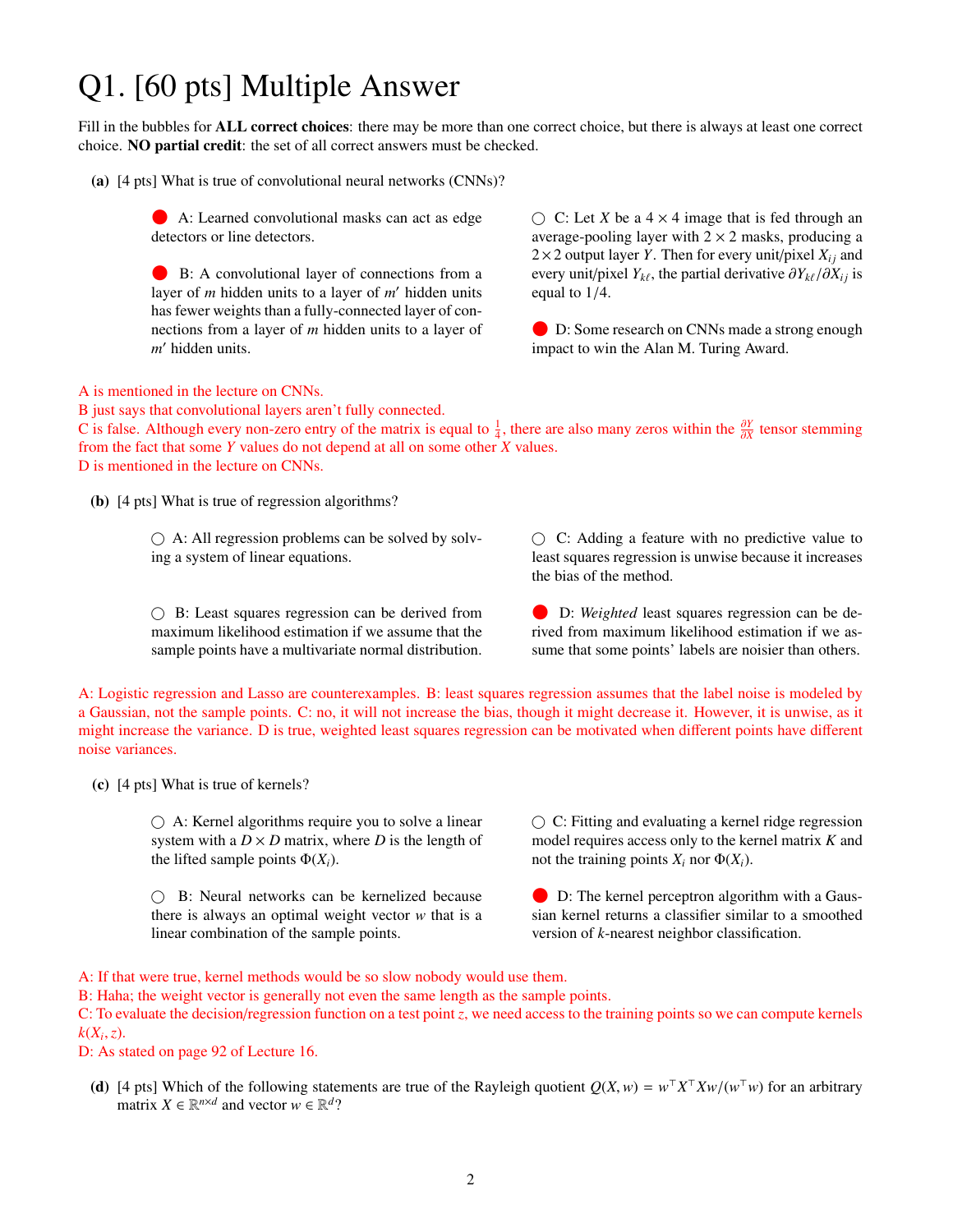A:  $Q(X, w) \ge 0$  for all *X* and *w*.

B:  $Q(X, w) \leq \sigma_{\text{max}}^2(X)$  for all *X* and *w*, where  $\sigma$  (*X*) is the greatest singular value of *X*  $\sigma_{\text{max}}(X)$  is the greatest singular value of *X*.

 $\bigodot$  C:  $Q(X, w)$  is maximized when *w* is the eigenvector of  $X^{\top}X$  corresponding to the greatest eigenvalue.

 $\bigcirc$  D:  $Q(X, w)$  is maximized when *w* is the eigenvector of  $X^{\top}X$  corresponding to the smallest eigenvalue.

A is true because  $w^{\top}X^{\top}Xw = ||Xw||^2$  cannot be negative, nor can  $w^{\top}w = ||w||^2$ . C was stated in lecture. For the maximizing *w*, the length of *Xw* is  $\sigma_{\min}$  times the length of *w*, hence  $||Xw||^2$  is  $\sigma_{\min}^2$  times  $||w||^2$ , so C implies B.

(e) [4 pts] Given  $X \in \mathbb{R}^{n \times d}$  and  $y \in \mathbb{R}^n$ , consider solving the normal equations  $X^{\top} X w = X^{\top} y$  for  $w \in \mathbb{R}^d$ . Let the SVD of X be  $X = UDV^{\top}$ . Let  $X^+$  denote the Moore–Penrose pseudoinverse of a matrix X. Which of the following statements are certain to be true, for any values of *X* and *y*?

 $\bigcirc$  A:  $w = (X^{\top}X)^{-1}X^{\top}y$  is a solution of the normal equations.

C:  $w = V D^+ U^{\top} y$  is a solution of the normal equations tions.

 $\bullet$  B:  $w = X^+ y$  is a solution of the normal equations.

 $\bigcirc$  D: Every solution *w* to the normal equations is a solution to  $Xw = y$ .

A is incorrect because  $(X^{\top}X)$  might be singular, thus not invertible. But the pseudoinverse is always defined, and B is correct. C follows from B by writing out a formula for  $X^+$ . D is incorrect;  $Xw = y$  does not always have a solution.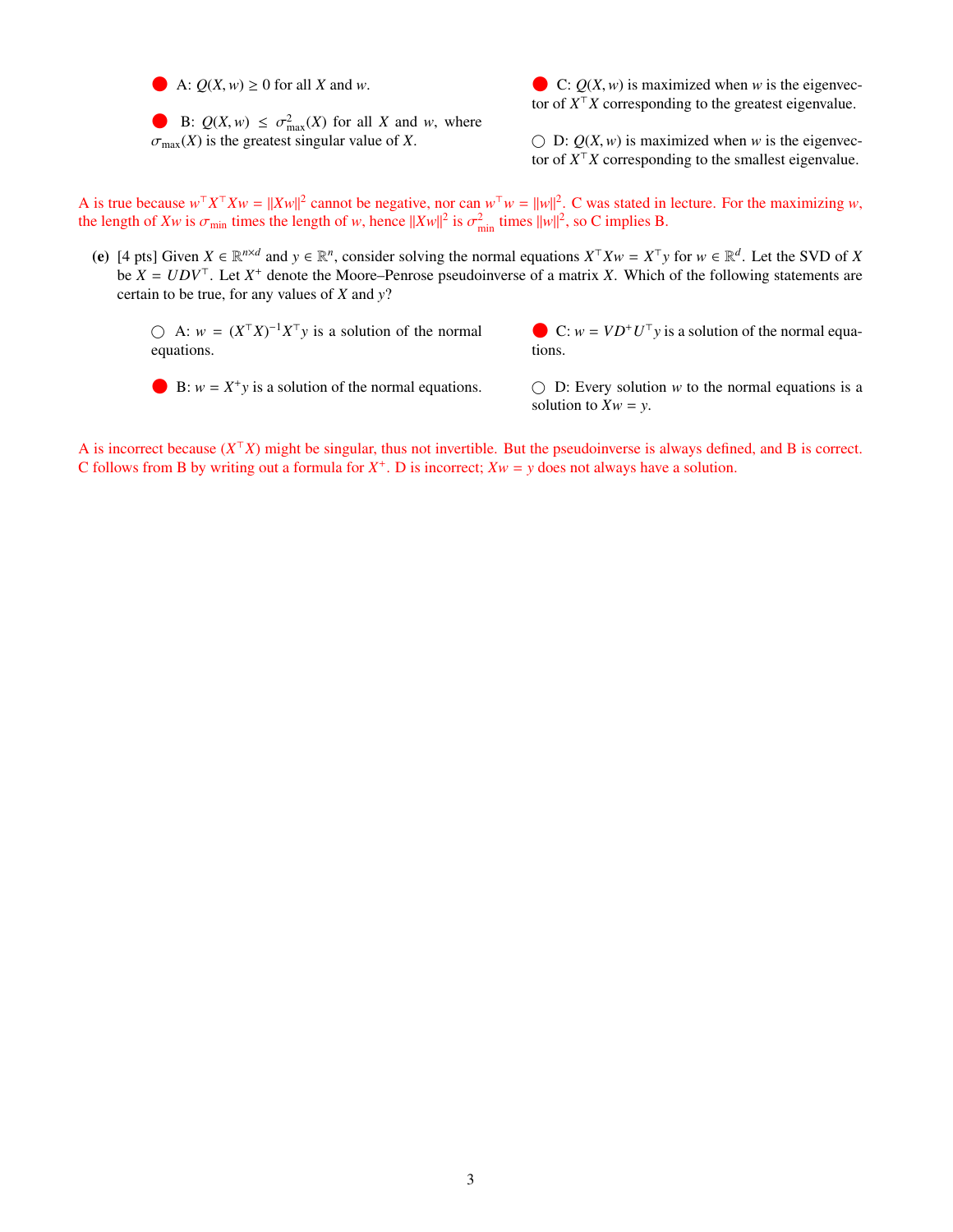- (f) [4 pts] Which of the following would be a reasonable cost function (by the criteria discussed in lecture) for choosing splits in a decision tree for two-class classification, where *p* is the fraction of points in Class C in a specified treenode?
	- **a**:  $-p \log_2 p (1-p) \log_2 (1-p)$  $\bigcirc$  B: *p* log<sub>2</sub> *p* + (1 − *p*) log<sub>2</sub>(1 − *p*)  $\bigcirc$  C: 0.5 – |*p* – 0.5|  $\n **D**: p(1-p)\n$

A is the entropy (for two classes), which works well. B is minus entropy, which is convex and counterproductive; it favors bad splits. C is not strictly concave and is similar to the percent misclassified, and so is poor for the reasons given in class for the latter. D is the Gini impurity, also briefly mentioned in class, which works well.

- (g) [4 pts] Which of the following are advantages to using AdaBoost with short trees (say, depth 4) over random forests with an equal number of tall trees (refined until the leaves are pure)?
	- A: AdaBoost is more robust against overfitting outliers in the training data.
- $\circlearrowright$  C: AdaBoost is better at reducing variance than a random forest.

B: AdaBoost is faster to train.

 D: AdaBoost is better at reducing bias than a random forest.

A: AdaBoost is worse at handling outliers because of the exponential loss function and the fact that it generally reaches 100% training accuracy. B is correct because AdaBoost uses shorter trees. C is wrong because bagging and randomizing the split choices are designed to reduce variance, whereas AdaBoost doesn't actively try to reduce variance and empirically sometimes overfits in practice. D is correct because AdaBoost is explicitly designed to reduce bias, and usually can reach 100% training accuracy given enough trees, whereas random forests tend to increase bias.

(h) [4 pts] What is true of *k*-nearest neighbor classifiers in a Euclidean space?

 A: A 1-NN classifier is more likely to overfit and less likely to underfit than a 10-NN classifier.

 B: In the special case of a two-dimensional feature space, it is possible to preprocess a data set so that nearest neighbor queries can be answered in *O*(log *n*) time.

 C: Sometimes finding *<sup>k</sup>* approximate nearest neighbors can be done much faster than finding the *k* exact nearest neighbors.

 $\bigcirc$  D: The *k*-d tree algorithm for nearest neighbor search can speed up 1-NN, but it doesn't work well for *k*-NN.

A: Of course. B: Yes, build a planar point location data structure on a Voronoi diagram. C: Of course. D: Wrong; *k*-NN is nearly as easy as 1-NN.

(i) [4 pts] What is true of bagging? (Note: not in a random forest; just bagging alone.)

 A: Bagging without replacement is more likely to overfit than bagging with replacement.

 $\bigcirc$  B: Bagging involves using different learning algorithms on different subsamples of the training set.

 $\circ$  C: Bagging is often used with decision trees because it helps increase their training accuracy.

 D: Even with bagging, sometimes decision trees still end up looking very similar.

A: Bagging without replacement tends to make your subsamples more alike, which makes your trees more alike, rather than "decorrelating" them, so you're more likely to overfit. In the extreme case, if  $n' = n$ , all your trees will be identical. B: No, it's always the same learning algorithm. If you're using different learning algorithms, there's generally no reason to subsample. C: A single decision tree can achieve 100% training accuracy if we refine it enough and there are no two coincident training points from different classes, whereas bagging might not achieve 100% training accuracy. Bagging is used to reduce variance, not to reduce bias or increase training accuracy. D: True, if there are a few features that dominate/are very strong predictors. That's what motivated the invention of random forests.

(j) [4 pts] What is true of *k*-means clustering?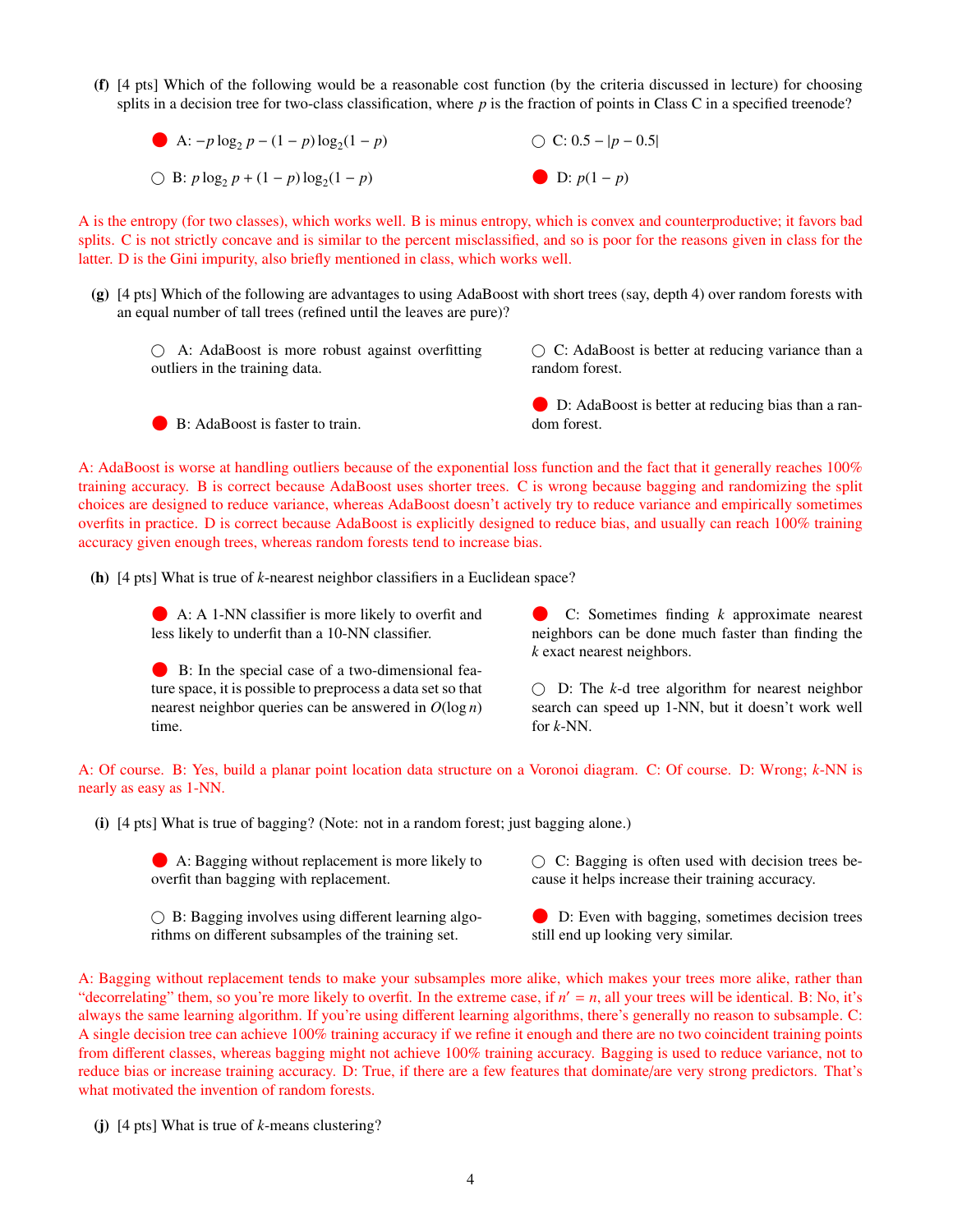$\bigcirc$  A: *k*-means is a supervised learning algorithm.

 $\bigcirc$  B: *k*-means clustering always converges to the same solution regardless of how clusters are initialized.

 $\bullet$  C: Increasing  $k$  can never increase the optimal value of the *k*-means cost function.

 $\bullet$  D: The *k*-medoids algorithm with the  $\ell_1$  distance is less sensitive to outliers than standard *k*-means with the Euclidean distance.

A is false; *k*-means clustering does not require any input labels. B is false; *k*-means is sensitive to initialization and converges to a local minimum which might not be the global minimum. C is true; adding more clusters can only decrease your loss for *k*-means (proven in Discussion Section 13). D is true. Penalizing  $\ell_1$  distances is generally less sensitive to outliers than penalizing  $\ell_2$  (Euclidean) distances.

(k) [4 pts] Which of the following statements about AdaBoost is true?

 $\bigcirc$  A: AdaBoost is a natural good fit with the 1-nearest neighbor classifier.

 C: AdaBoost trains multiple weak learners that classify test points by equal majority vote.

B: AdaBoost can give you a rough estimate of the posterior probability that a test point is in the predicted class.

 D: AdaBoost with an ensemble of soft-margin linear SVM classifiers allows the metalearner to learn nonlinear decision boundaries.

A: No. The 1-NN algorithm always gets 100% training accuracy (if there are no coinciding points from different classes), so what is there to boost? And how would you use the AdaBoost's weights in 1-NN?

B: True, from the continous output of the metalearner; see the lecture.

C: The weak learners are weighted based on their error rate.

D: True.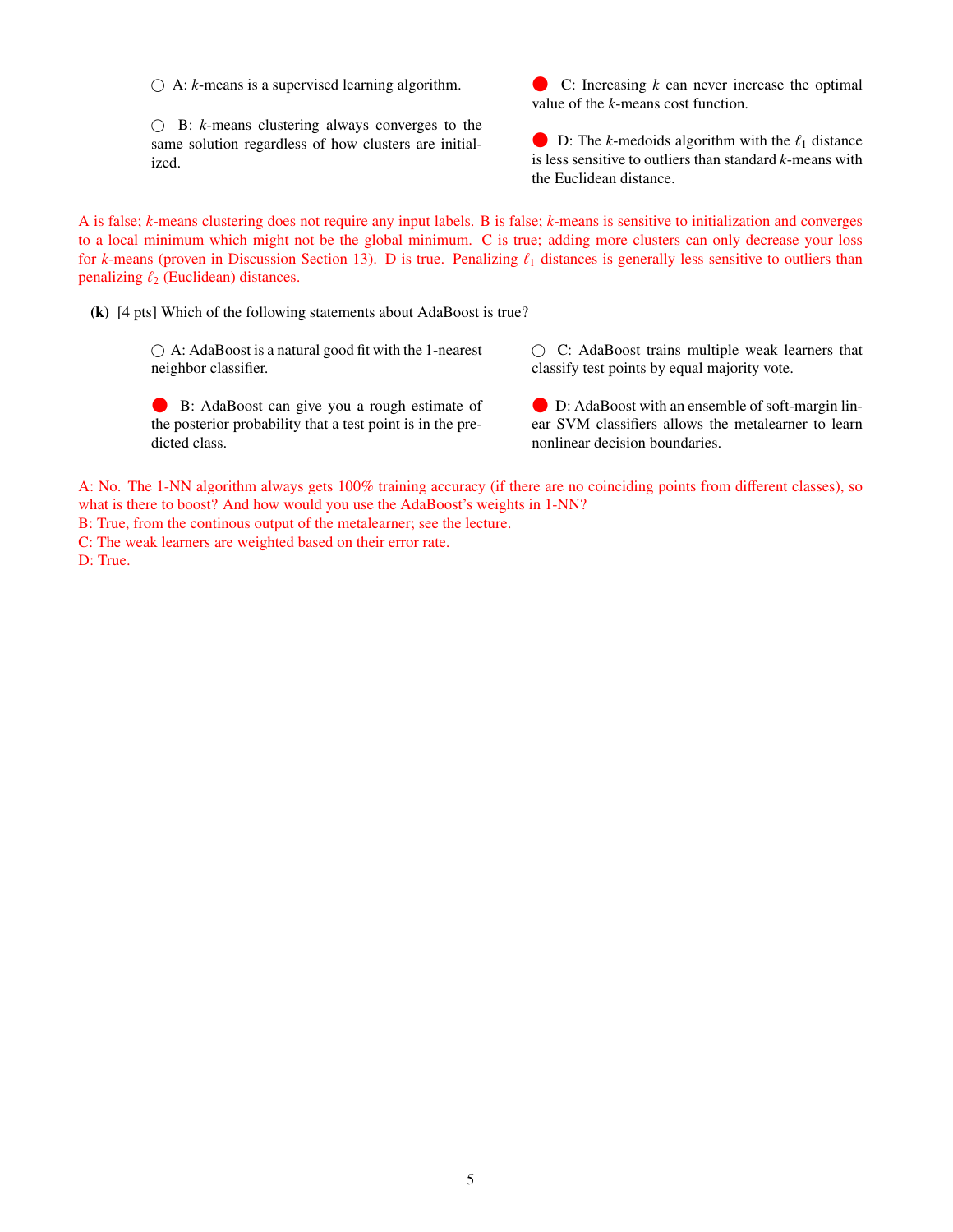- (l) [4 pts] You have *n* training points, each with *d* features. You try two different algorithms for training a decision tree.
	- 1. The standard decision tree with single-feature (axis-aligned) splits, as covered in lecture.
	- 2. A *randomized* decision tree—like a tree in a random forest, but there is only one tree and we don't use bagging. At each internal node of the tree, we randomly select *m* of the *d* features, and we choose the best split from among those *m* features.

Suppose you train both trees permitting no treenode to have depth greater than *h*. Upon completion, you find that in each tree, at least half its leaves are at depth *h*. What are the running times for training the standard decision tree and the randomized one, respectively? (Select exactly one option.)

| $\bigcirc$ A: $\Theta(dn2^h)$ ; $\Theta(mn2^h)$ | C: $\Theta(dnh)$ ; $\Theta(mnh)$            |
|-------------------------------------------------|---------------------------------------------|
| $\bigcirc$ B: $\Theta(dn2^h)$ ; $\Theta(dn2^h)$ | $\bigcirc$ D: $\Theta(dnh)$ ; $\Theta(dnh)$ |

A training points  $X_i$  participates only in the treenodes in the path from the root to the leaf node that contains  $X_i$ , and there are at most  $h + 1$  such treenodes. If we sum over all *n* training points, there are  $\Theta(nh)$  point-treenode pairs (consisting of a point that participates in a treenode).

During training (tree construction), the cost of processing a treenode in the standard tree is *d* times the number of training points that participate in the treenode. Summing this over treenodes, we have Θ(*nh*) point-treenode pairs to process each requiring *d* time, so the overall running time is in Θ(*dnh*).

The cost of processing a treenode in the randomized tree is *m* times the number of training points that participate, so the overall running time is in Θ(*mnh*).

(m) [4 pts] Suppose you have a fixed dataset and want to train a decision tree for two-class classification. If you increase the maximum depth of the decision tree, which of the following are possible effects?

A: The test accuracy goes up.

 $\bigcirc$  B: The training accuracy goes down.

- $\bigcirc$  C: The number of pure leaves is reduced.
- D: The time to classify a test point increases.

A: this is possible, and is generally the goal of making a decision tree more complex.

- B: accuracy on the training set cannot go down.
- C: pure leaves in the short tree remain pure leaves in the large tree.
- D: adding layers adds more nodes for the training algorithm to traverse.

(n) [4 pts] What is true of the shatter function  $\Pi_H(n)$ , where *n* is the number of training points?

A: It either grows polynomially with *n* or is  $2^n$  for all *n* but it can never be in between those extremes all  $n$ , but it can never be in between those extremes.

 B: We use it to compute an estimate of how many training points we need to ensure we choose a hypothesis with nearly optimal risk with high probability.

#### All of these come from the lecture.

(o) [4 pts] What is true of human neurology?

 $\bigcirc$  A: The output of a unit in an artificial neural network is roughly analogous to the voltage of an axon at the synapse.

 B: A connection in an artificial neural network is roughly analogous to a synapse in the brain.

C: For a linear classifier in  $\mathbb{R}^d$ , the shatter function<br>grows polynomially with *n* grows polynomially with *n*.

 $\bigcirc$  D: For a power set classifier, the shatter function grows polynomially with *n*.

 $\bigcirc$  C: The brain is made of general-purpose neurons, each of which could be trained to do any job that neurons do.

 D: The visual cortex has neurons primarily devoted to detecting lines or edges.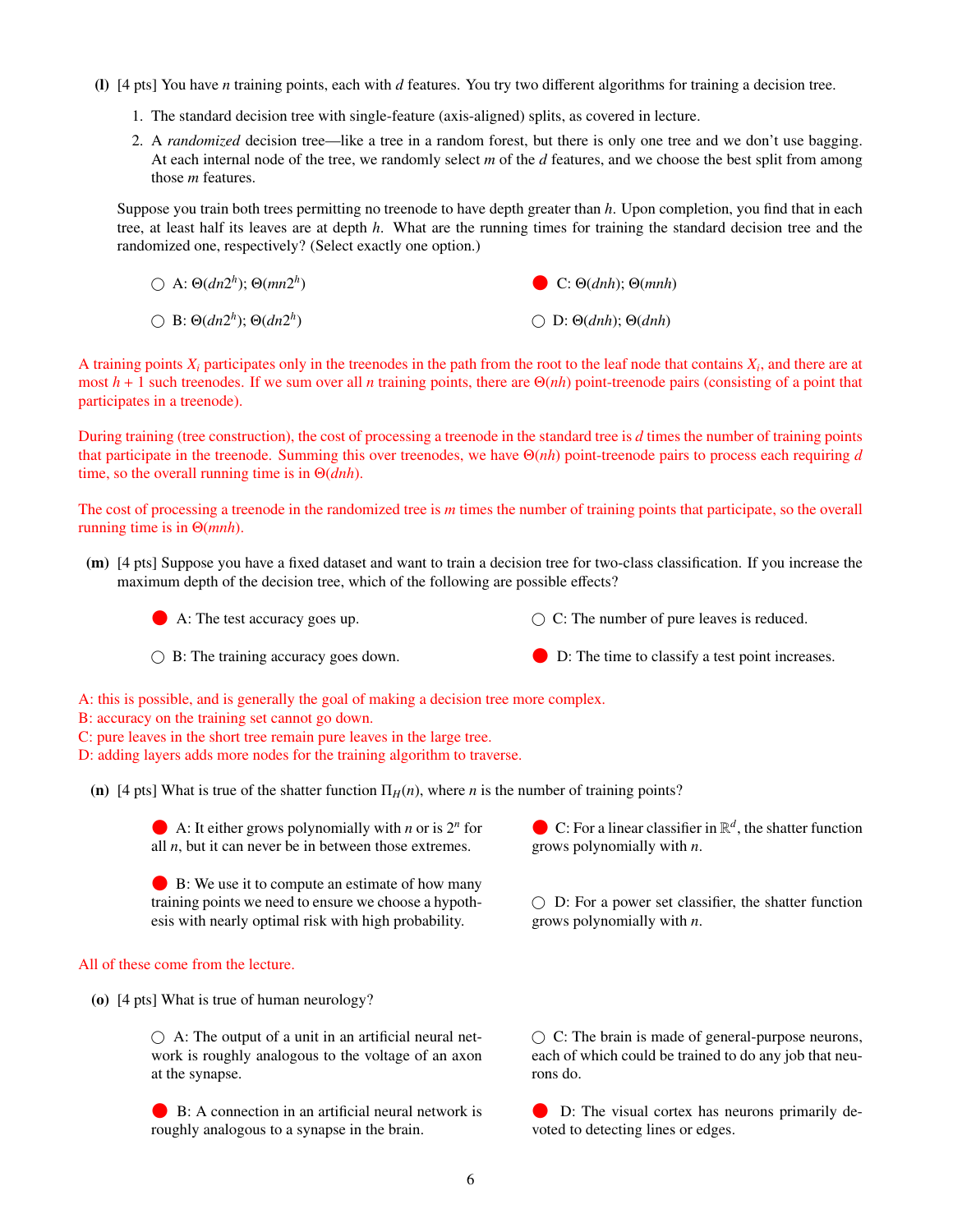A is wrong—the output is analogous to the firing rate, not the voltage. B and D are empirically true. C is very wrong. The brain has many functional regions that are specialized to do very different things. A neuron in the visual cortex can't be trained to do emotion.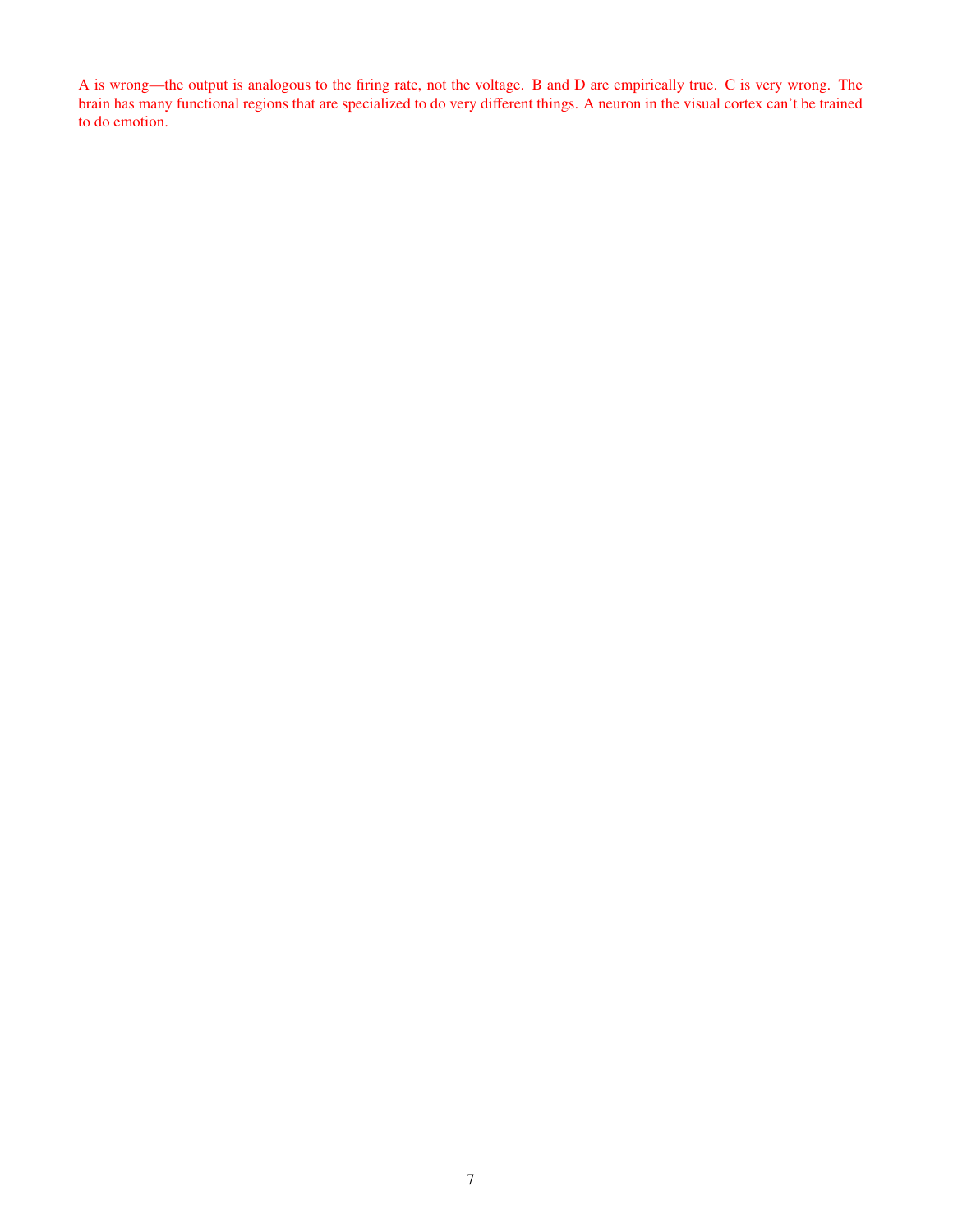## Q2. [20 pts] Decision Tree Construction

You want to figure out what makes people click on online advertisements, so you try a variety of different advertisements, and record user behavior in the following table, which is our training set.

| Advertisement | Animated?      | Popup? | Colorful? | Clicked        |
|---------------|----------------|--------|-----------|----------------|
|               | Yes            | Yes    | No        | N <sub>0</sub> |
| 2             | N <sub>0</sub> | Yes    | Yes       | N <sub>0</sub> |
| 3             | N <sub>0</sub> | Yes    | No        | N <sub>0</sub> |
| 4             | N <sub>0</sub> | No     | Yes       | Yes            |
| 5             | Yes            | No     | Yes       | Yes            |
| 6             | Yes            | No     | No        | Yes            |
|               | No             | No     | Yes       | Yes            |
|               | No             | No     | No        | No             |

The middle three columns ("Animated," "Popup," "Colorful") are the features of each advertisement. The last column, "Clicked," is the label, specifying whether or not a user clicked on the advertisement. You want to predict the "Clicked" label for other advertisements not in this training set.

(a) [8 pts] Which feature should you split on at the root of the decision tree to maximize the information gain? Write an expression for the information gain of the best split. (Your expression can contain logarithms and fractions.)

### Split on "Popup".

[Explanation, not required for points: It gives you a pure leaf of 3 and a leaf of 5 with a 4-1 split. "Animated" gives you a leaf of 3 with a 2-1 split and a leaf of 5 with a 3-2 split; clearly higher entropy in both children. "Colorful" gives you two leaves of 4 with 3-1 splits. As a 3-1 split has higher entropy than a 4-1 split, and the higher entropy is weighted by all 8 training points (rather than just 5 points for "Popup"), "Colorful" has higher weighted entropy than "Popup."]

The information gain is

$$
-\frac{4}{8}\log_2\frac{4}{8}-\frac{4}{8}\log_2\frac{4}{8}+\frac{3}{8}(0)+\frac{5}{8}\left(\frac{4}{5}\log_2\frac{4}{5}+\frac{1}{5}\log_2\frac{1}{5}\right).
$$

(b) [8 pts] Draw the decision tree that maximizes information gain at each split. Your drawing should include the leaves and the training points they store. (Do not include entropies or information gains.) Stop splitting at pure nodes.



(c) [4 pts] Suppose you are using AdaBoost with stumps, which are trees with just one split. In the first iteration, AdaBoost assigns each advertisement a weight of  $1/8$ , and it constructs a one-split tree with the split you specified in part (a). What weights does AdaBoost assign to the eight advertisements for the second iteration? Show your work.

The first tree misclassifies only Advertisement 8, so the weighted error rate of the first tree is 1/8. The weight of Advertisement 8 is increased by a factor of  $\sqrt{(1 - \text{err})/\text{err}} = \sqrt{7}$  so its new weight is  $\sqrt{7}/8$ . The I he first tree misclassifies only Advertisement 8, so the weighted error rate of the first tree is 1/8. The weight of Advertisements 1<br>is increased by a factor of  $\sqrt{(1 - \text{err})/\text{err}} = \sqrt{7}$ , so its new weight is  $\sqrt{7}/8$ . is increased by a factor of  $\sqrt{7}$ , so their new weight is  $1/(8\sqrt{7})$ .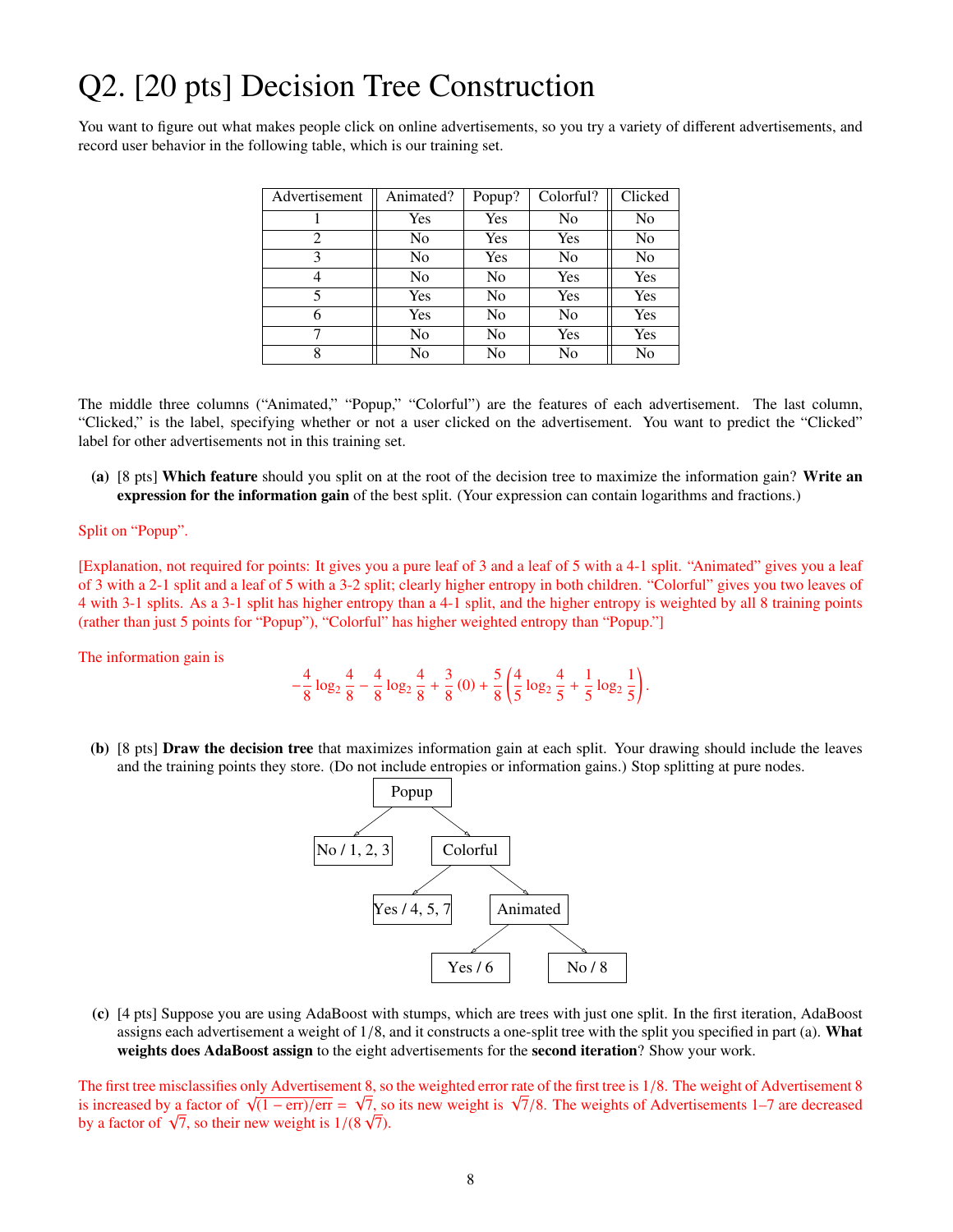## Q3. [12 pts] Review of *k*-means Clustering

Let's see how well you remember *k*-means clustering, also known as Lloyd's Algorithm. As usual, the input is a set of *n* sample points  $X_1, X_2, \ldots, X_n \in \mathbb{R}^d$  and an integer *k*. There are no input labels; we want to assign each sample point  $X_j$  a label  $y_i \in \{1, 2, \ldots, k\}$  which can be interpreted as "*X*, is assigned to cluster *y*,"  $y_j \in \{1, 2, \ldots, k\}$ , which can be interpreted as " $X_j$  is assigned to cluster  $y_j$ ." The means of the clusters are written  $\mu_1, \mu_2, \ldots, \mu_k$ .

(a) [4 pts] What is the cost function that *k*-means clustering tries to minimize? Write it in terms of the  $X_i$ 's, the  $y_i$ 's, and the  $\mu_i$ 's. (Not the formula for the within-cluster variation, please; a formula that uses the means. We are flexible about what notation you use to sum the terms in the cost function; please explain it if it's not obvious.)

 $\|X_j - \mu_i\|$ 

2

One way to write it is

Another fine way is

(b) [5 pts] Consider the step of the algorithm where the labels  $y_i$  are held fixed while the cluster means  $\mu_i$  are updated. I asserted in lecture that it is easy to show with calculus that if we want to minimize the cost function, we should choose each  $\mu_i$  to be the mean (centroid) of the sample points assigned to cluster *i*. Please do that calculus and show that this claim is correct. (Make sure you explain your notation for counting the points in a cluster.) Show your work and don't skip any steps of the derivation.

 $\sum_{j=1}$   $||X_j - \mu_{y_j}||^2$ 

Let  $n_j$  be the number of sample points assigned to cluster *j*. If we use the first version of the cost function, we have

 $\sum$ *i*=1

 $\sum_{n=1}^{n}$ 

 $\nabla$ *yj*=*i*

$$
\frac{\partial J}{\partial \mu_i} = \sum_{y_j=i} (\mu_i - X_j).
$$

Setting that derivative to zero gives us

$$
\sum_{y_j=i} \mu_i = \sum_{y_j=i} X_j;
$$
  
\n
$$
n_j \mu_i = \sum_{y_j=i} X_j;
$$
  
\n
$$
\mu_i = \frac{1}{n_j} \sum_{y_j=i} X_j
$$

,

which indeed is the mean of the sample points assigned to cluster *i*.

If we use the second version of the cost function, we have

$$
\frac{\partial J}{\partial \mu_i} = \frac{\partial}{\partial \mu_i} \sum_{y_j=i} ||X_j - \mu_{y_j}||^2 = \sum_{y_j=i} (\mu_i - X_j),
$$

and the rest of the derivation proceeds in the same way.

(c) [3 pts] Consider the step of the algorithm where the cluster means  $\mu_i$  are held fixed while the labels  $y_j$  are updated. Sometimes a sample point  $X_j$  has several cluster means that are equally close. In class I said, "If there's a tie, and one of the choices is for  $X_j$  to stay in the same cluster as the previous iteration, always take that choice." What could conceivably go wrong if you don't follow that advice?

If a sample point keeps switching back and forth between two (or more) cluster means that are equally close, the *k*-means algorithm might never terminate even though it has can make no further progress in reducing the cost function.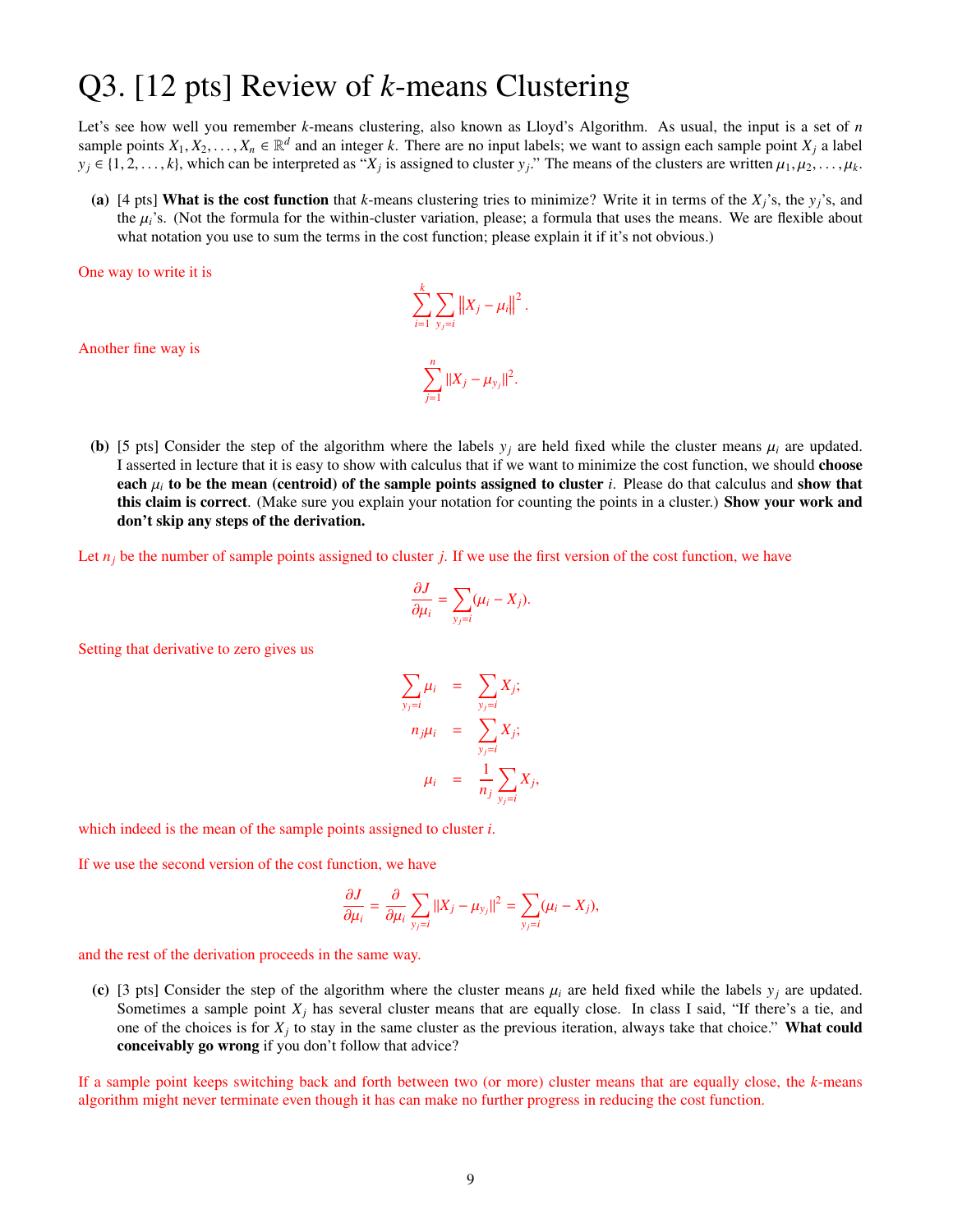### Q4. [20 pts] Backpropagation through an Autoencoder

An autoencoder is a type of neural network used to learn efficient encodings of data. We present a vector  $x \in \mathbb{R}^d$  at the network's input units. A fully connected layer of edges produces a lower-dimensional vector of hidden units  $h \in \mathbb{R}^m$ , where *m* < *d*. Another fully connected layer produces an output vector  $z \in \mathbb{R}^d$ . Usually, the output label associated with *x* is *x*—in other words the goal of training is simply to reproduce the input vector at the out other words, the goal of training is simply to reproduce the input vector at the output. What makes this difficult is that there are so few hidden units. The network has to learn how to compress the information in the training set so it can be represented in a lower-dimensional space without losing much information. This is not always possible; it depends on the data. If successful, the hidden units are considered to be a *latent representation* of the input data.

We will use sigmoid/logistic units and a notation similar to that used in lecture, but we will break out the bias terms into separate vectors. Specifically,  $h = s(Vx + p)$  where  $V \in \mathbb{R}^{m \times d}$  is a matrix of weights connecting *x* to *h*,  $p \in \mathbb{R}^m$  is a vector of bias terms, and *s*(·) denotes the logistic (sigmoid) function  $s(\gamma) = 1/(1 + e^{-\gamma})$  applied element-wise to a vector. Similary,  $z = s(Wh + q)$ <br>where  $W \in \mathbb{R}^{d \times m}$  and  $q \in \mathbb{R}^d$ . As the goal of training is to make the output vector where  $W \in \mathbb{R}^{d \times m}$  and  $q \in \mathbb{R}^d$ . As the goal of training is to make the output vector *z* match the input vector *x* very tightly, we use the loss function  $L(z, x) = ||z - x||_2^4$ .



(a) [6 pts] See the list of gradients below. Draw a directed graph whose vertices are the gradients (from this list) that are calculated during backpropagation to train our autoencoder. Do not include gradients that are not computed as part of backpropagation. If a gradient G is used by backpropagation to speed up the calculation of another gradient G', draw an arrow from *G* pointing to *G'*. (In other words,  $G \to G'$  means *G* must be computed before *G'* if you want all the speed advantages of backpropagation. The graph will show us a partial ordering of the gradient computations.)

$$
\nabla_x L, \nabla_h L, \nabla_z L, \nabla_V L, \nabla_p L, \nabla_W L, \nabla_q L
$$

The graph should omit  $\nabla_x L$ , but the other six gradients should be vertices of the graph.

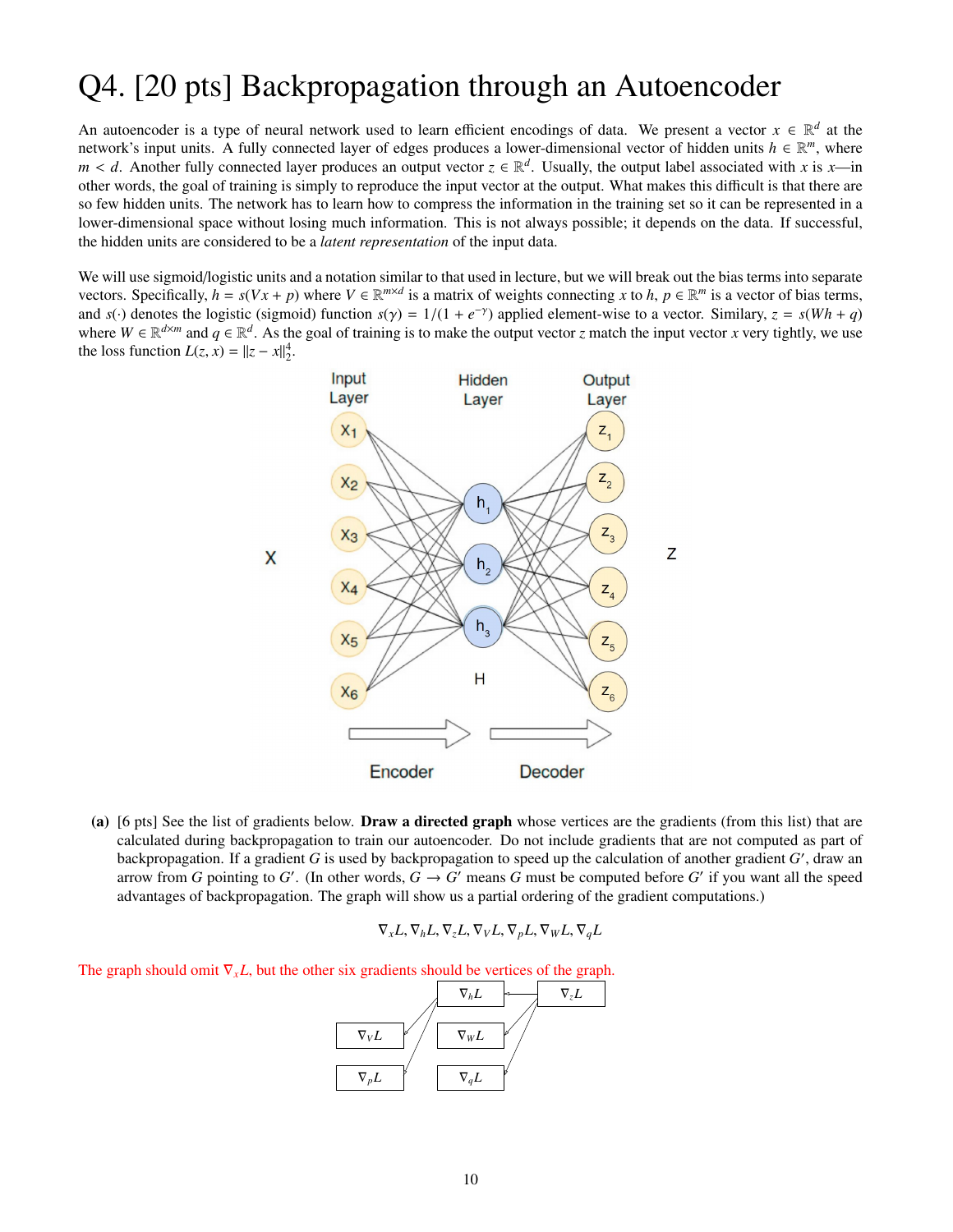#### (b) [4 pts] **Derive an expression for**  $\nabla_z L$  in terms of *z* and *x* (or components of *z* and *x*).

If you remember that  $\nabla_w ||w||^4 = 4||w||^2 w$ , then the simplest derivation is to set  $w = z - x$ . Then  $L(z, x) = ||w||^4$  and by the chain  $\frac{\partial L}{\partial x}$ rule,  $\frac{\partial L}{\partial z}$  $\frac{\partial L}{\partial z_i} = \nabla_w L \cdot \frac{\partial}{\partial z_i} w = 4||w||^2 w_i$ , so  $\nabla_z L = 4||w||^2 w = 4||z - x||^2 (z - x)$ .

A direct way to derive the gradient is to let  $v = ||z - x||^2$ . Then  $L(z, x) = ||z - x||^4 = v^2$  and by the chain rule,  $\nabla_z L = \frac{\partial L}{\partial v}$  $\frac{\partial^2 U}{\partial v} \nabla_z v =$  $2v \cdot 2(z - x) = 4||z - x||^2(z - x).$ 

.

Another way to derive this is to write  $L(z, x) =$  $\left(\frac{d}{\sum_{i=1}^{n}}\right)$  $\overline{\phantom{a}}$ *i*=1  $(z_i - x_i)^2$ <sup>2</sup>

 $\begin{array}{c} \end{array}$ Then by the chain rule,  $\frac{\partial L}{\partial z}$  $\frac{\partial z}{\partial z_i} = 2$  $\left(\frac{d}{\sum_{i=1}^{n}}\right)$  $\overline{\phantom{a}}$ *i*=1  $(z_i - x_i)^2$  $\begin{array}{c} \end{array}$  $\cdot$  2( $z_i - x_i$ ) = 4|| $z - x$ ||<sup>2</sup>( $z_i - x_i$ ), so  $\nabla_z L = 4||z - x||^2(z - x)$ .

(c) [5 pts] Derive an expression for  $\frac{\partial z_j}{\partial t}$  (the *j*th unit of *z* with respect to the *i*th unit of *h*). Express your final answer in terms  $\partial h_i$   $\partial h_i$  and *z* (or components of *W* and *z*; if you need a notation for a column or row of *W*, explain your notation). Show every step in the derivation (i.e., include the steps that were skipped in lecture, except the derivation that  $s' = s(1 - s)$ , which you may take for granted).

Recall that  $z = s(Wh + q)$  and that the derivative of the sigmoid function is  $s'(x) = s(x)(1 - s(x))$ . Hence  $z_j = s(W_j \cdot h + q_j)$  and by the chain rule,

$$
\frac{\partial z_j}{\partial h_i} = s'(W_j \cdot h + q_j) \frac{\partial}{\partial h_i}(W_j \cdot h + q_j) = z_j(1 - z_j)W_{ij},
$$

where  $W_j$  is row *j* of *W*.

(d) [5 pts] Derive an expression for <sup>∂</sup>*<sup>L</sup>*  $\frac{\partial Z}{\partial x_k}$ . Express your final answer in terms of *V*, *h*, and  $\nabla_h L$  (or components of *V*, *h*, derivation (i.e., include the steps that were skipped in lecture, except  $s' = s(1 - s)$ ). and  $\nabla_h L$ ). Show every step in the derivation (i.e., include the steps that were skipped in lecture, except  $s' = s(1 - s)$ ).

By the chain rule,

$$
\frac{\partial L}{\partial x_k} = \frac{\mathrm{d}L}{\mathrm{d}x_k} + \sum_{i=1}^m \frac{\partial L}{\partial h_i} \frac{\partial h_i}{\partial x_k},
$$

which could alternatively be written  $\frac{dL}{dx_k} + (\nabla_h L) \cdot \frac{\partial h}{\partial x_k}$ . Recall that  $h = s(Vx + p)$ , hence  $h_i = s(V_i \cdot x + p_i)$  and by the chain rule,

$$
\frac{\partial h_i}{\partial x_k} = s'(V_i \cdot x + p_i) \frac{\partial}{\partial x_k} (V_i \cdot x + p_i) = h_i (1 - h_i) V_{ik},
$$

Therefore,

$$
\frac{\partial L}{\partial x_k} = 4||x - z||^2(x_k - z_k) + \sum_{i=1}^m \frac{\partial L}{\partial h_i}h_i(1 - h_i)V_{ik}.
$$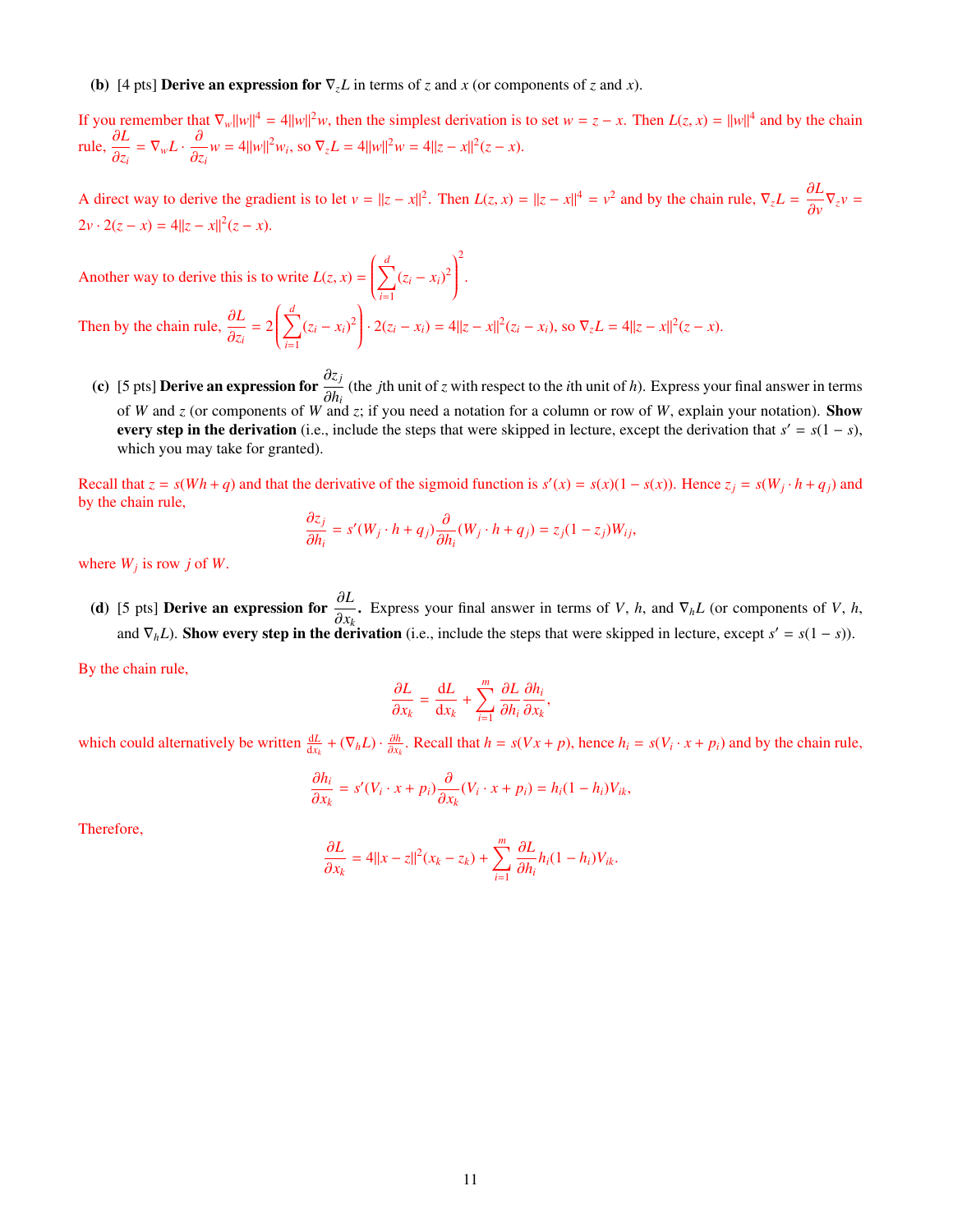# Q5. [18 pts] Musings

(a) [4 pts] It's well known that a memory in the brain may be "distributed" rather than "localized." What this means is that there is no one small portion of the brain where the memory is located. What evidence do we have of that?

Experiments in animals (especially rats) that introduce lesions in various parts of their brain never succeed in causing an animal to forget behaviors like running a maze (unless the lesion is so large it's profoundly disabling).

(b) [4 pts] Memories in neural networks can also be "distributed." What technique we have learned in lecture that actively forces a neural net to distribute its memories? How does it achieve this?

### Dropout.

During training, every unit will be turned off for a while, and the other units will need to learn to produce the correct answer without it. If training is successful, the output won't rely on any single unit.

(We'll give part marks for "convolutional neural networks" if the shared weights are mentioned or alluded to, but that's not really a good answer: the weights may be shared, but they're only stored in one place.)

(Any answer of the form "you can't do dropout if you have no hidden units" is missing the point completely and gets no credit.)

(c) [4 pts] However, not every memory in every neural network is distributed. If a neural network has only two layers of units—input and output, with no hidden units—then the memories it stores are entirely local, not distributed. Explain why.

### There is only one path from any single input to any single output.

(d) [6 pts] Recall that in the lecture on principal components analysis, we saw a projection of the genetics (single nucleotide polymorphisms, abbreviated to SNPs, to be specific) of various old-stock Europeans onto a two-dimensional subspace, and we saw that it bore some resemblance to the geography of Europe. A skeptic might claim that distinct European ethnicities (e.g., French, Norwegian, Italian) do not exist, as "There is no single SNP that can identify the ethnicity of a European." The latter half of that sentence is true; probably there are no 10 SNPs that can do it.

Explain how we, as machine learning researchers, might generate evidence in favor of the existence of distinct ethnicities, despite the lack of a single SNP that distinguishes them, and despite the fact that some people cannot be classified unambiguously (because of multiple ancestry). Also, explain what insights random projections give us about the dimensions of the spaces we can use to answer such questions.

It is possible—easy, even—to have well-separated, tight clusters of points in a high-dimensional space, yet when they are projected to a low dimensional subspace, they appear to have a lot of overlap. You need to see them in the high-dimensional space to see that they are well separated. For a good example of what happens in low-dimensional projections, recall from lecture the PCA projection of the MNIST digits to 2D. It's easy for us to distinguish these digits by eye, so we know that the high-dimensional representation distinguishes them from each other cleanly. Yet in a 2D PCA projection, there is not nearly enough information/structure left to tell them apart.

Clustering algorithms can identify potential groupings; to "generate evidence in favor of the existence of distinct ethnicities," we could, for instance, quantify how close the average cluster member is to its own cluster center versus other cluster centers.

What we learn from random projections is that if we project the SNPs down to a space of dimension 10,000, the distances between points are well enough preserved that we will probably see the clusters and still be able to distinguish European ethnicities; but if we project them down to a space of dimension 10 (or in the extreme, 1), we will probably not. Hence, the argument that "There are no 10 SNPs that can identify the ethnicity of a European" does nothing to refute the idea that in a high-dimensional space, the clusters are robust.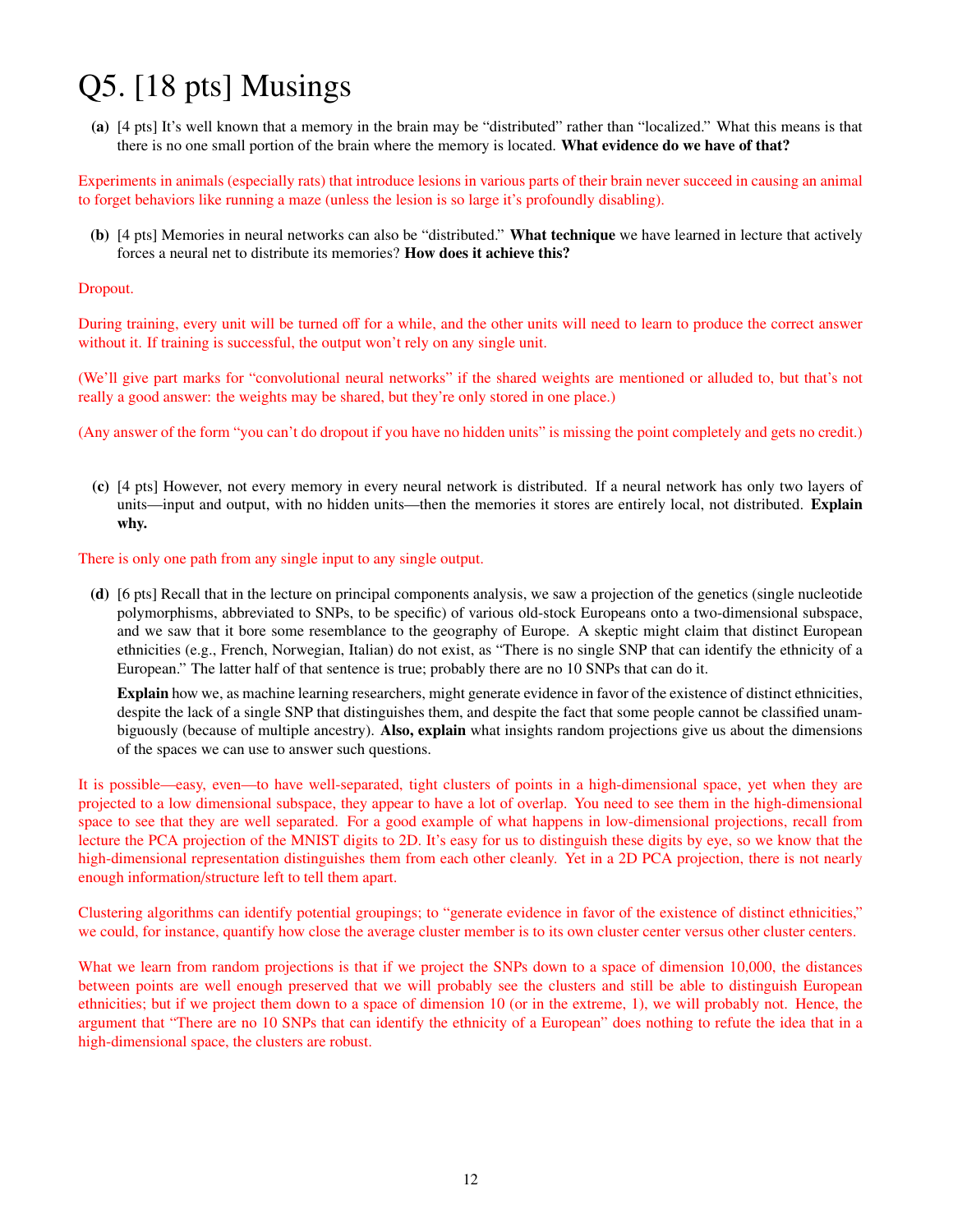### Q6. [20 pts] Boosting with a Squared Loss Function

Recall that AdaBoost trains *<sup>T</sup>* classifiers *<sup>G</sup>*1, ...,*G<sup>T</sup>* iteratively with the training points re-weighted in each iteration. Given a test point *z*, the final metalearner's output is a linear combination of these learners,

$$
M_T(z) = \sum_{t=1}^T \beta_t G_t(z).
$$

AdaBoost trains the metalearner with an exponential loss function. In this problem, we explore another common boosting algorithm known as *Gradient Boosting*. Let  $\rho = M_T(z)$  be a prediction made by the metalearner, and let  $\ell \in \{+1, -1\}$  be the real-world label for the same point *z*. Gradient Boosting replaces the exponential loss function with the squared error loss,

$$
L(\rho,\ell)=(\rho-\ell)^2.
$$

We will do classification with two classes. As usual, assume we are given *n* training points  $X_1, X_2, \ldots, X_n \in \mathbb{R}^d$  and a vector  $y \in \mathbb{R}^n$  of labels with  $y_1 - 1$  $y \in \mathbb{R}^n$  of labels, with  $y_i = \pm 1$ .

(a) [6 pts] Write down the total empirical risk of the Gradient Boosting metalearner with a squared error loss function. Express your answer in terms of the  $\beta_t$ 's,  $G_t$ 's, and  $y_t$ 's.

The risk is the average loss,  $\frac{1}{n} \sum_{i=1}^{n} L(M_T(X_i), y_i)$ . Plugging in the squared loss, we get

$$
\text{risk} = \frac{1}{n} \sum_{i=1}^n \left( \sum_{t=1}^T \beta_t G_t(X_i) - y_i \right)^2.
$$

(b) [8 pts] Suppose Gradient Boosting is in iteration *T*, and it has just trained a weak learner *G<sup>T</sup>* but it has not yet determined the optimal coefficient  $\beta_T$ . (We assume that  $\beta_1, \ldots, \beta_{T-1}$  are already fixed constants that can't be changed during iteration *T*.) Derive an expression for  $\beta_T$  that minimizes the metalearner's empirical risk. Show your work and simplify your answer as much as possible. *Hint:* Rewrite the risk in terms of  $M_{T-1}$ , the metalearner from iteration  $T - 1$ . (That way you don't have to write a summation repeatedly. Note that there's more space to write on the next page.)

Find the  $\beta_T$  that minimizes the risk by deriving *d* risk/ $d\beta_T$  and setting it to zero.

$$
\text{risk} = \frac{1}{n} \sum_{i=1}^n \left( \beta_T G_T(X_i) + \sum_{t=1}^{T-1} \beta_t G_t(X_i) - y_i \right)^2
$$
\n
$$
= \frac{1}{n} \sum_{i=1}^n (\beta_T G_T(X_i) + M_{T-1}(X_i) - y_i)^2
$$
\n
$$
= \frac{1}{n} \sum_{i=1}^n \left( \beta_T^2 G_T^2(X_i) + 2\beta_T G_T(X_i) M_{T-1}(X_i) - 2y_i \beta_T G_T(X_i) + M_{T-1}^2(X_i) - 2y_i M_{T-1}(X_i) + y_i^2 \right).
$$
\n
$$
\frac{d \text{ risk}}{d \beta_T} = \frac{1}{n} \sum_{i=1}^n \left( 2\beta_T G_T^2(X_i) + 2G_T(X_i) M_{T-1}(X_i) - 2y_i G_T(X_i) \right).
$$

Setting *d* risk/ $d\beta_T = 0$  gives

$$
\beta_T \sum_{i=1}^n G_T^2(X_i) = \sum_{i=1}^n (y_i G_T(X_i) - G_T(X_i) M_{T-1}(X_i));
$$
  

$$
\beta_T = \frac{\sum_{i=1}^n G_T(X_i)(y_i - M_{T-1}(X_i))}{\sum_{i=1}^n G_T^2(X_i)}.
$$